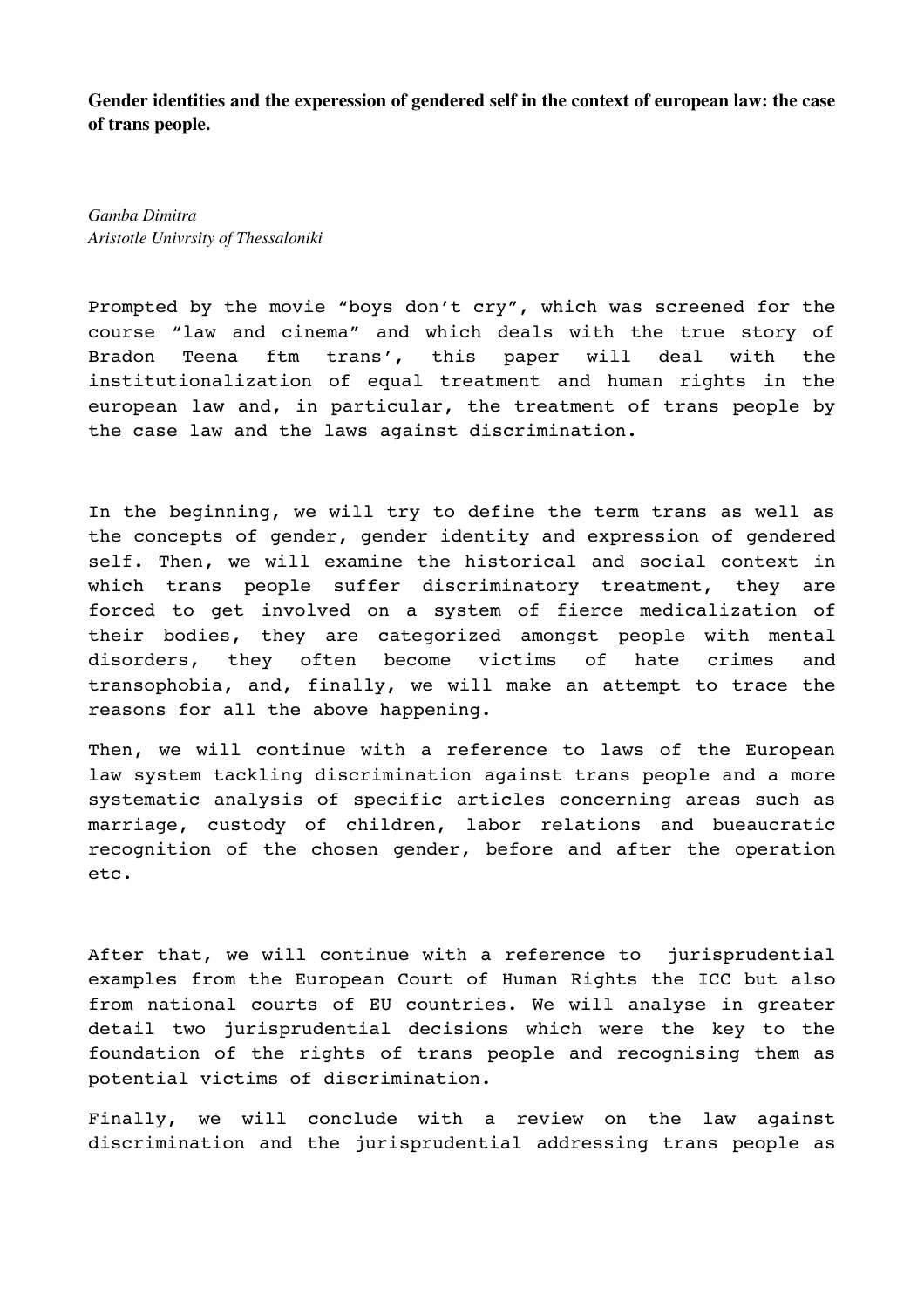victims of gender discrimination, the partiality of protection that it is able to provide and some conclusions on the consideration of gender identity.

**Trans people in conditions of heteronormativity**

By the term "trans" we mean any person who has chosen to live and to express their gendered subjectivity in a different way from that which the biological sex with which they were born regulatorily demands. So, this category does not only include individuals who have undergone a sex reassignment surgery, but also those who are in the process of receiving hormones, who are crossdressers, meaning that they are dressed with clothes that are usually worn by people with the opposite of the sex they were born with, androgynous,, queer and generally individuals who express gender in a way other than the dipole male/female, masculinity/femininity.[1](#page-1-0)

These individuals who do not belong in the above system of gender identities have come to shake the foundations of the so-called heteronormality, meaning the system that divides people to men and women with specific biological features, specific performances of gendered self and concrete expressions of sexuality, which always operate in a dividing, opposing and heterodeterminating way.<sup>[2](#page-1-1)</sup> This system as the dominant nowadays, at least in the western world, despite the tentative steps towards a direction of acceptance of homosexuality, is strongly hostile towards any subjectivity that refuses to perform the gender in the regulatory predetermined way<sup>[3](#page-1-2)</sup>.

<span id="page-1-0"></span><sup>1</sup> Trans and intersex people Discrimination on the grounds of sex, gender identity and gender expression European Network of Legal Experts in the nondiscrimination, Silvan Agius & Christa Tobler Supervised by Migration Policy Group European Commission Directorate-General for Justice, June 2011

<span id="page-1-1"></span><sup>2</sup>Heteronormativity, definition by the urban dictionary, <http://www.urbandictionary.com/define.php?term=heteronormativity>

<span id="page-1-2"></span><sup>3</sup> Transphobic Hate Crime in the European Union Transphobic Dr Lewis Turner Professor Stephen Whittle Ryan Combs May 2009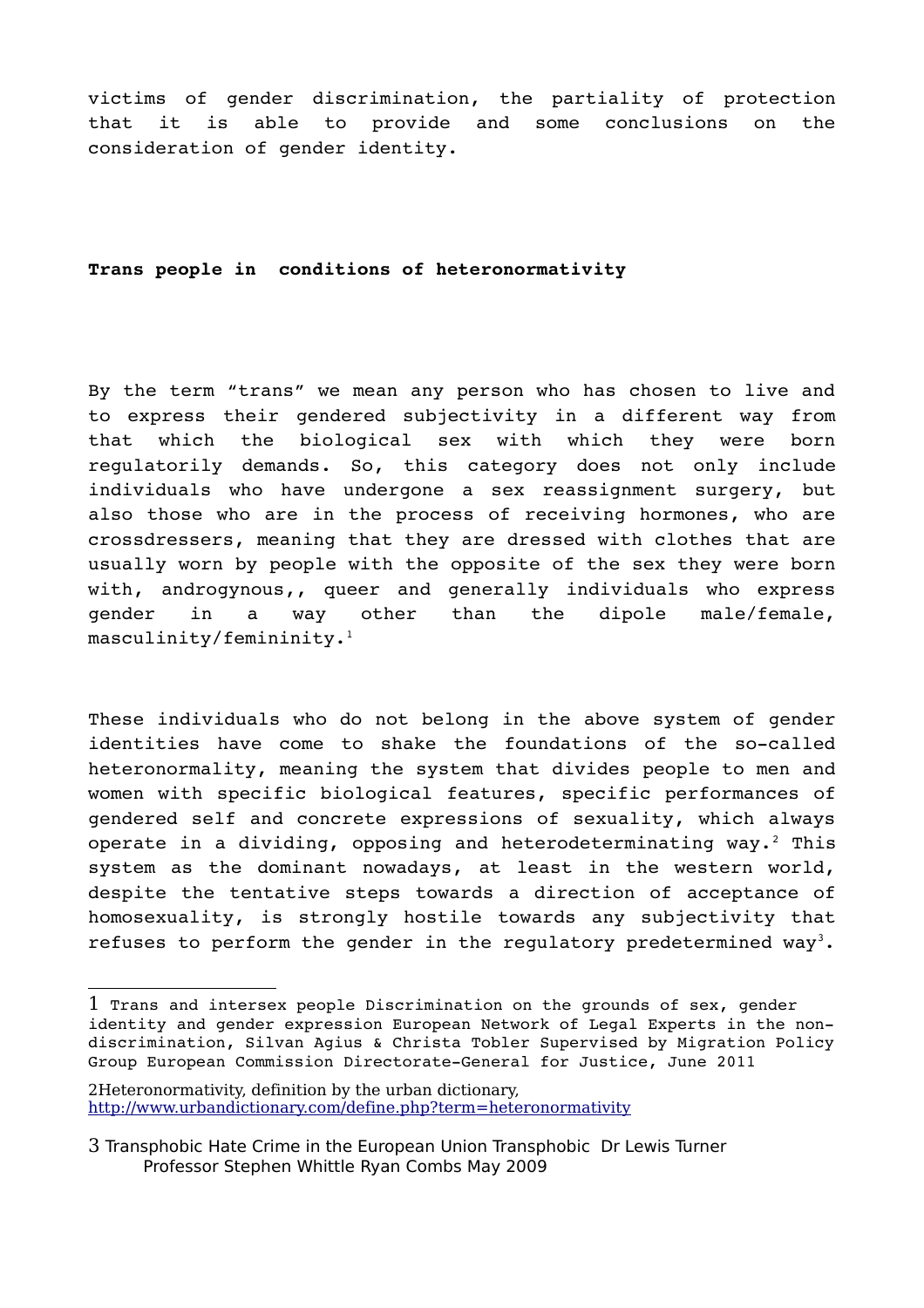Due to this reason, trans individuals face a great amount of difficulties in existence and coexistence in a society that has been taught to be self-defined genderedly by very specific and restricting characteristics. The threat to this system as a system of relations, power and profit is crucial because because it proves that the gender is not what the science of biology is trying to present. It is not, in other words, a combination of hormones, chromosomes, genitalia but a social construction which is culturally defined as a dipole of gendered identities and as heterosexuality.<sup>[4](#page-2-0)</sup> The purposes being served are many and, unfortunately, they cannot be analysed in the context of this paper, but we may restrictively refer to the control, discipline and surveillance that can be more easily set on the human bodies during the process of their integration into predetermined molds, in the economic importance of the biological family as a core player in reproduction, in the presentation of sexual relationships as totally connected with childbearing etc.

So, in relation to the cultural construction of gender which has already emerged by the feminists in the  $50's<sup>5</sup>$  $50's<sup>5</sup>$ , our interest lies in the possibility of intervention in this field and of production of political fermentation and competitive speech, which would not now be excluded by the indisputable authority of the science. $6$ 

As, Battler says, imaginable gendered subject is only that which has continuity between biological sex, gender and sexual desire. That's why the integration in this mold is anything but an easy process. The brutality with which the bodies are sculpted to match what a man or woman is considered to be is daily and continuous.<sup>[7](#page-2-3)</sup>

<span id="page-2-1"></span>5 De Beauvoir Simon, The Second sex**,** translation: Jenny Kostantinou ,Metexmio, 2009

<span id="page-2-2"></span> $\mathbf 6$  Xalkia Alexandra <sub>L</sub> Gendered violence, power,discourse, subjectivieties Alexandria 2011

<span id="page-2-3"></span>Butler Judith, Bodies that matter, translation: Pelagia Marketou Ekremes, 2008

<span id="page-2-0"></span><sup>4</sup> Butler Judith, Gender trouble, feminism and the subversion of identity, translation**:** Giorgos Karampelas, Alexandria 2009**.**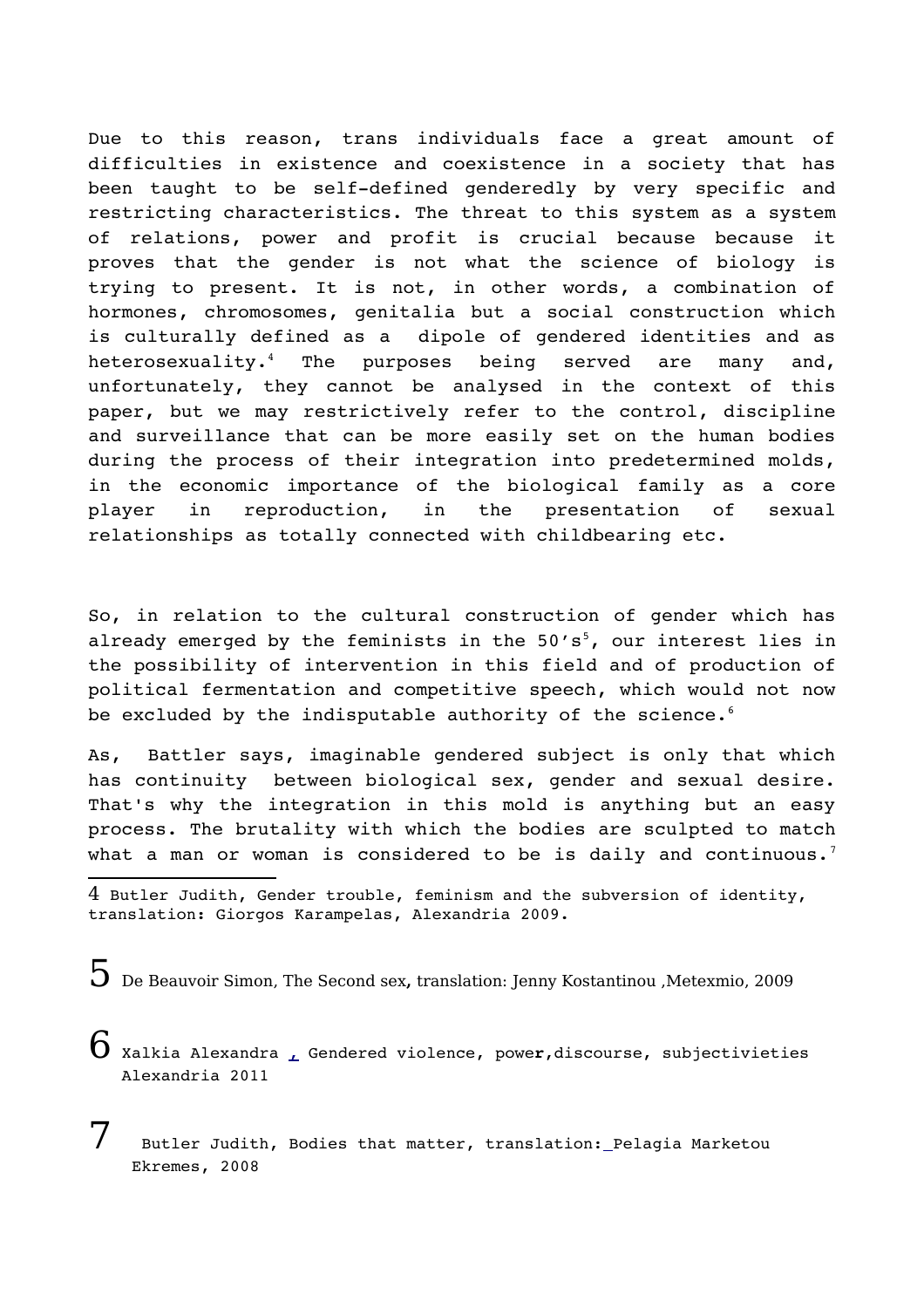It becomes particularly obvious in the case of intersex persons, for whom it takes the form of very serious surgeries at a very young age, hormone therapy, desperate attempts to hide the "wrong" features and showing off of the right ones, those that match the selected (by doctors or parents)  $sex.^{8}$  $sex.^{8}$  $sex.^{8}$  The brutality is a further proof of the haste of the bipolar system of heteronormativity to safeguard its corollaries. People who do not live up to what has been defined as a natural, normal, possible to exist may have to be reformed so as not to threaten it by their existence, they must choose their gender so they can be managed as identifiable subjects, only the options is dramatically limited.

In such a context, the trans people come to overthrow the naturalness and the doctrine of biological status of gender, either refusing to join either one of the two categories or choosing to exist in the private or public place with the characteristics usually associated with the individuals of the opposite sex. We can therefore even without some personal or a close person's experience to understand the practical difficulties which a trans person has to cope with and the frequency in which it is a victim of discriminations. One of the major issues that arise and involve both the essence of qender as a social construction and the medicalization used as an effective control tool, is the homothetic requirement in most jurisdictions, medical interventions and changes of the genital organs. This requirement confirms the necessary continuity, posed by Battler, between biological, gender and sexual orientation, in other words an identification of identity and desire. Just imagine the treatment a trans person who would choose to express their gender identity in the workplace, would have, or the difficulties in, simple for most people, issues such as inclusion of sex in public documents, difficulties in interpersonal relationships, legal impasses in marriage and adoption of children, etc. We will deal with these issues and their imprinting at law and court decisions in the next part of this paper.

## **Legal framework: Gender recast directive.**

<span id="page-3-0"></span>8 Intersexion documentary [\(2012\)](http://www.imdb.com/year/2012/?ref_=tt_ov_inf) Director: [Grant Lahood](http://www.imdb.com/name/nm0481606/?ref_=tt_ov_dr) Writer[:Grant Lahood](http://www.imdb.com/name/nm0481606/?ref_=tt_ov_wr)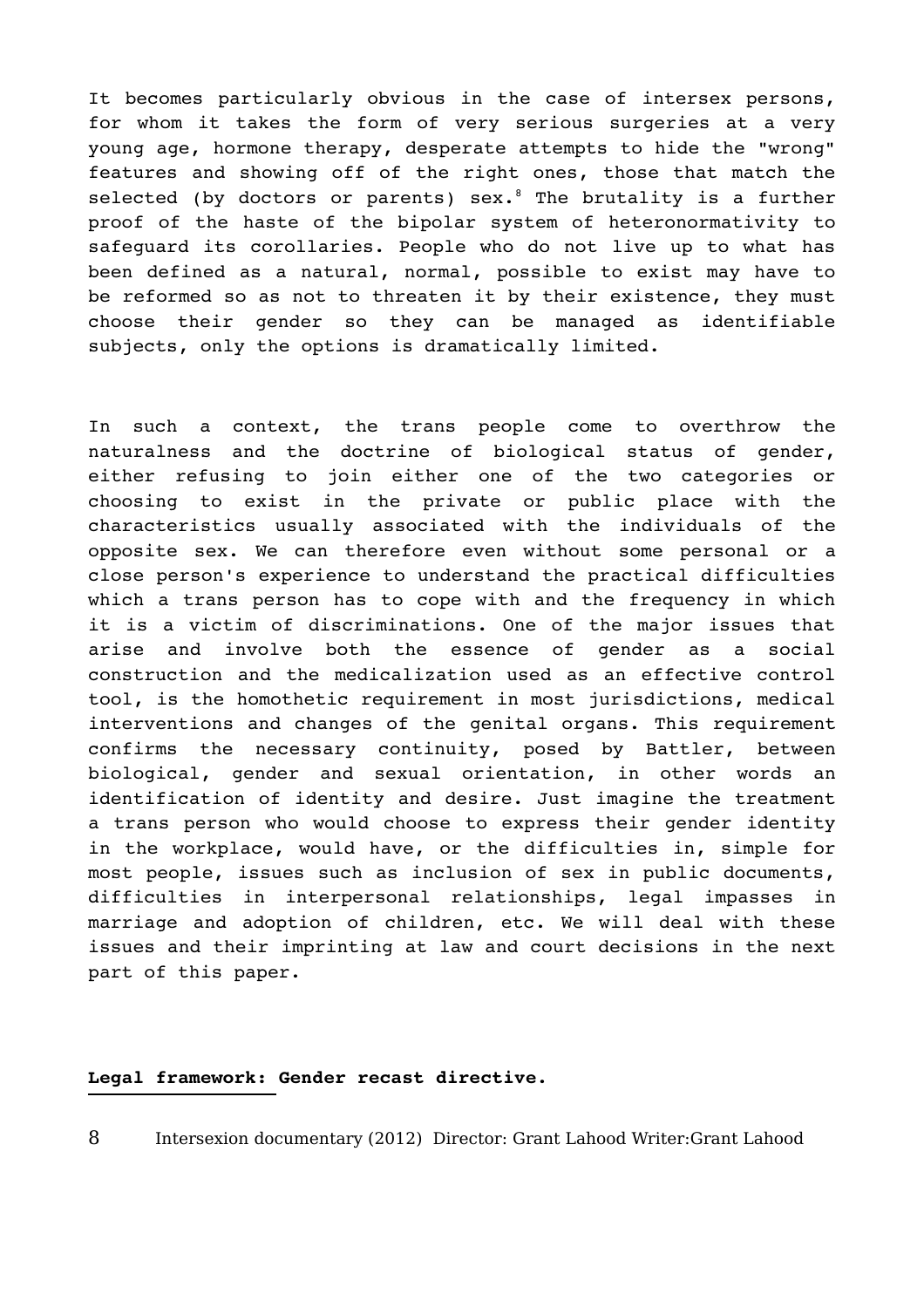In 2006, the European Union (EU) adopted a Directive aimed at consolidating the existing provisions on the implementation of the principle of equal treatment between men and women and providing a simplified legal framework on the area of sex discrimination.<sup>[9](#page-4-0)</sup> This Directive, referred to as the "Gender Recast Directive", required all 25 Member States, plus Bulgaria and Romania which joined the Union in 2007, to implement its provisions by 15 August 2008. Additionally, it was incorporated into the European Economic Area Agreement and is thus also applicable to Iceland, Liechtenstein and Norway. The introduction of the Gender Recast Directive in effect replaced a series of EU Directives introduced and implemented by Member States over the previous three decades, and that constituted the foundation of the framework for equal treatment of men and women of the European Union. significantly, Recital 3 of the Preamble of this Directive introduced an explicit reference in relation to discrimination based on 'gender reassignment' for the first time in EU law .

The legal framework on equal treatment between men and women has developed since the 1970s. In the space of four years the following Directives were introduced:

Directive 75/117/EEC5 which established a framework for the implementation of the principle of equal pay between men and women;

Directive 76/207/EEC6, which prohibited direct and indirect discrimination based on sex in employment, vocational training and promotion, and working conditions; and

Directive 79/7/EEC7, which extended equal treatment to social security, including pensions, other benefits related to sickness, invalidity, unemployment, and social assistance.

This general framework was further refined in the 1980s and the 1990s through the adoption of other Directives, among which:

Directive 86/378/EEC8, which defined the occupational social security schemes that fall under the scope of European legislation (further elaborating what was established in Directive 79/7/EEC); and

Directive 86/613/EEC9, which extended the equal treatment framework to activities in a self- employed capacity.

This legal framework, together with political measures undertaken

<span id="page-4-0"></span><sup>9</sup> Stefano Fabeni Silvan Agius TRANSGENDER PEOPLE AND THE GENDER RECAST DIRECTIVE - IMPLEMENTATION GUIDELINES.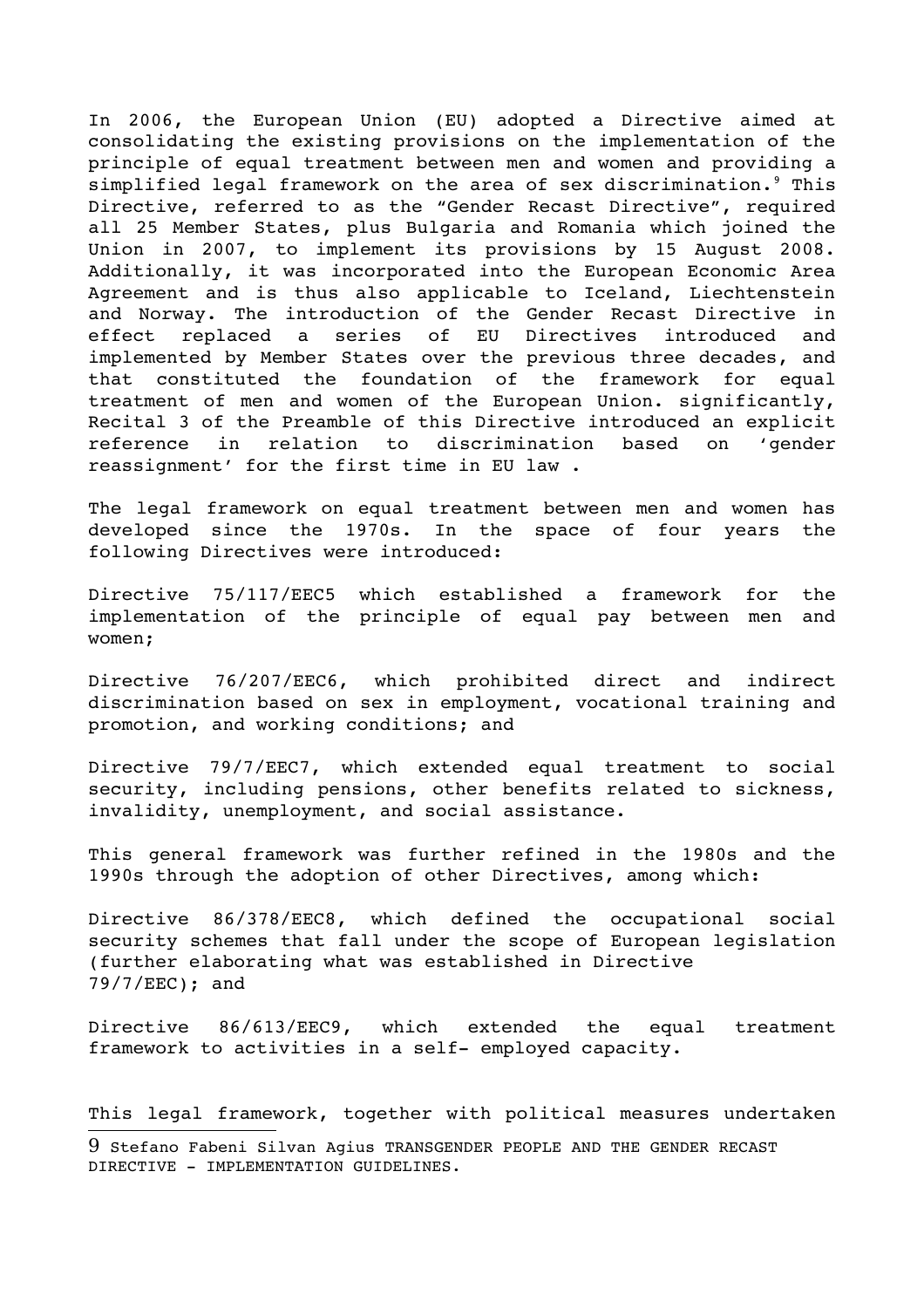by European institutions to implement social policies in the field of gender equality, radically transformed the scope of the principle of equal treatment between men and women and the antidiscrimination framework. In 1997, the Treaty of Amsterdam brought significant change in anti-discrimination legislation as five additional grounds of anti-discrimination were introduced in EU law, namely, race or ethnic origin, religion or belief, age, disability and sexual orientation. Three years later, the EU adopted the so-called Race Equality Directive (2000/43/EC), and the Employment Framework Directive (2000/78/EC) providing legal protection against discrimination on these new grounds.

With the introduction of the two above-mentioned Directives, the legal framework on equal treatment between men and women became obsolete and required a number of adjustments. As a result, in 2002 the EU approved Directive 2002/73/EC10 (amending Directive 76/207/EC) to bring it up to the substantive standards of the Race Equality Directive, with the exception of its scope of application (that was still limited to employment, vocational training and promotion, and working conditions). Directive 2004/113/EC does not mention trans people in its text, the Council of the European Union and the Commission referred to the ECJ case-law for the first time and indicated that trans people are to be protected under the scope this Directive 2004/113/EC. Indeed, in the minutes of the 2606th meeting of the Council of the European Union, the Joint Council and Commission state that: "Concerning Article 3 and its application to transsexuals, the Council and Commission recall the jurisprudence of the Court of Justice in case  $C-13/94$  P v S and Cornwall County Council, where the Court held that the right not to be discriminated against on grounds of sex cannot be confined simply to discrimination based on the fact that a person is of one or other sex, and may include discrimination arising from the gender reassignment of a person."

The Gender Recast Directive is the first European Union piece of legislation that includes an express reference to trans people in its text. While not going as far as to explicitly recognise 'gender identity' as a distinct ground of anti-discrimination, the Directive codifies the P. v S. judgement in its Preamble by stating that: "The Court of Justice has held that the scope of the principle of equal treatment for men and women cannot be confined to the prohibition of discrimination based on the fact that a person is of one or other sex. In view of its purpose and the nature of the rights which it seeks to safeguard, it also applies to discrimination arising from the gender reassignment of a person."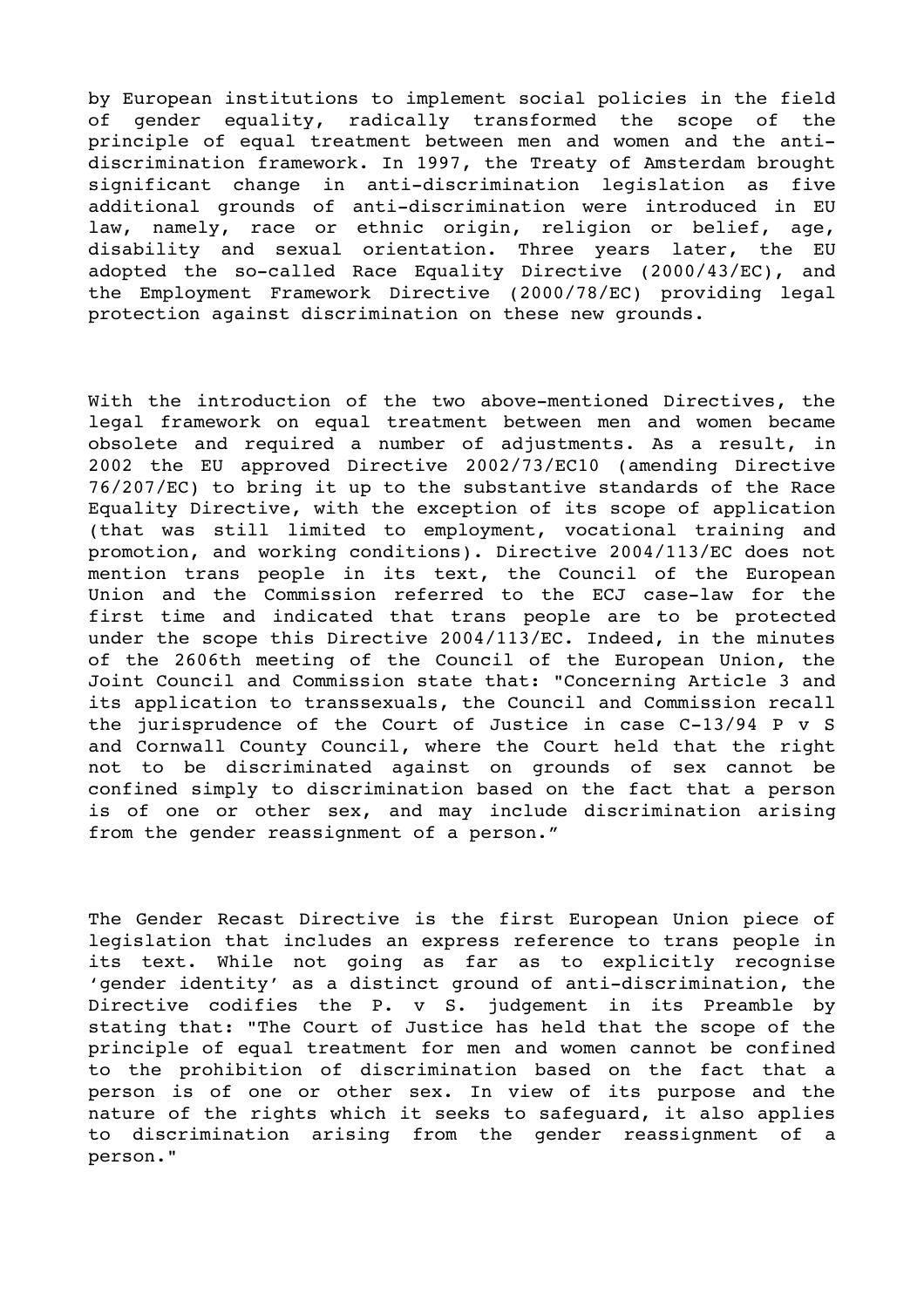In EU Directives, the Preamble is not legally binding as it is meant to shed light on how the provisions of the Directive are to be interpreted. However, in this specific case, the Recital makes reference to the interpretation consistently delivered by the European Court of Justice which is legally binding for domestic judges. Therefore, the interpretation of the Gender Recast Directive on the matter of gender reassignment is unquestionable. The first implication of the inclusion of Recital 3 in the Directive is that any individual who is allegedly a victim of discrimination on grounds of his/her gender reassignment may refer to any conciliation, administrative or judicial procedure established to redress discrimination on grounds of sex. Since 15 August 2008, domestic legislation in EU Member States should incorporate the provisions of the Directive in their national law. This means that, regardless of the status of implementation of the Directive in a country since that date, the domestic judge is

obliged to interpret the existing law in accordance with the content of the Directive itself.

Following the overview of the European Union gender equality legislation, we will now look at the Gender Recast Directive and its significance to trans people.

The material scope of application of the Gender Recast Directive includes: access to employment, self employment and occupation, including promotion; vocational training and retraining; employment, including promotion and dismissal; membership of, and involvement in an organisation of workers or employers, or other professional organisations; working conditions, including pay; occupational social security schemes, including pensions, sickness, invalidity, industrial accidents and professional diseases, and unemployment benefits. The provisions of the Directive apply to all workers in both the public and private sectors. The Directive includes a broad definition of discrimination, which includes direct and indirect discrimination<sup>[10](#page-6-0)</sup>; as well as harassment, including sexual harassment, and instruction to discriminate, while establishing the possibility for Member States to maintain or adopt positive action measures. Several procedural measures are established to make the principle of equal treatment effective by offering efficient remedies against discrimination, including: availability of conciliation procedures as well as of judicial and administrative procedures that also ensure dissuasive and

<span id="page-6-0"></span> $10\rm_{European}$  Union Agency for Fundamental Rights (FRA), Homophobia, transphobia and discrimination on grounds of sexual orientation and gender identity in the EU Member States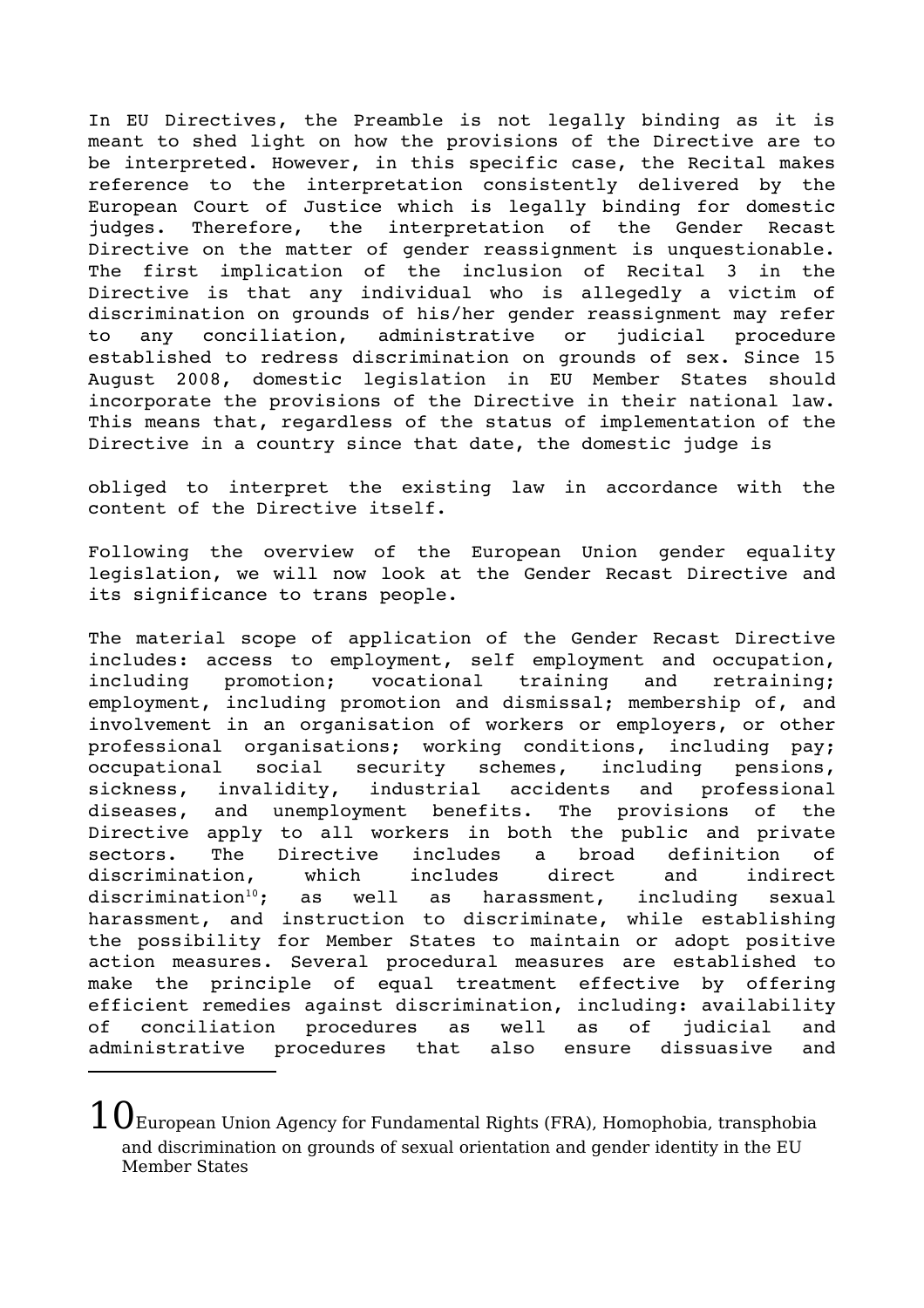proportionate compensation and reparation against the damage caused by discrimination (Articles 17(1) and 18); establishment of effective, proportionate and dissuasive penalties in case of infringement of the prohibition of discrimination (Article 25); legal standing in any judicial or administrative procedure on behalf of or in support of the complainant for any organisation or association bearing a legitimate interest in making sure that the provisions of the Directive are implemented (Article 17(2)); shift of the burden of proof onto the respondent when the complainant has established facts from which the occurrence of discrimination may be presumed (Article 19); availability of domestic provisions to protect employees against retaliation (Article 25). The Gender Recast Directive requires Member States to establish equality bodies at domestic level "for the promotion, analysis, monitoring and support of equal treatment of all persons without discrimination on grounds of sex" (Article 20), and indicates that such bodies should have a degree of independence such as to provide independent assistance to the victims of discrimination, conduct independent surveys, publish independent reports and recommendations, and exchange information with other similar European bodies. Finally, the Directive encourages social dialogue, dialogue with non-governmental organisations and dissemination of information at the domestic level to ensure the effective implementation of the principle of equal treatment.  $11$ 

## **Jurisprudential cases: ECJ decisions on trans people**

In this part of the essay we shall deal with the role of the jurisprudence in the foundation of the protection of trans peole from discriminations and the unequal treatment. Specifically, we shall deal with the foundatin of these discriminations as gender discriminations and the corresponding protection of EU law. There will be examined three examples from the jurisprudential practice of the ECJ, which have been of critical importance and have served as guidelines for the mode of application of the EU law by the different national legal systems towards a direction of the incorporation of trans people in the protective frame of equal access and enjoyment of goods and services

# *P. v. S. and Cornwall County Council <sup>12</sup>*

<span id="page-7-0"></span>11 Silvan Agius Richard Köhler Sophie Aujean Julia Ehrt, human Rights and Gender Identity Best Practice Catalogue December 201

<span id="page-7-1"></span>12 Judgment of the Court of 30 April 1996. P v S and Cornwall County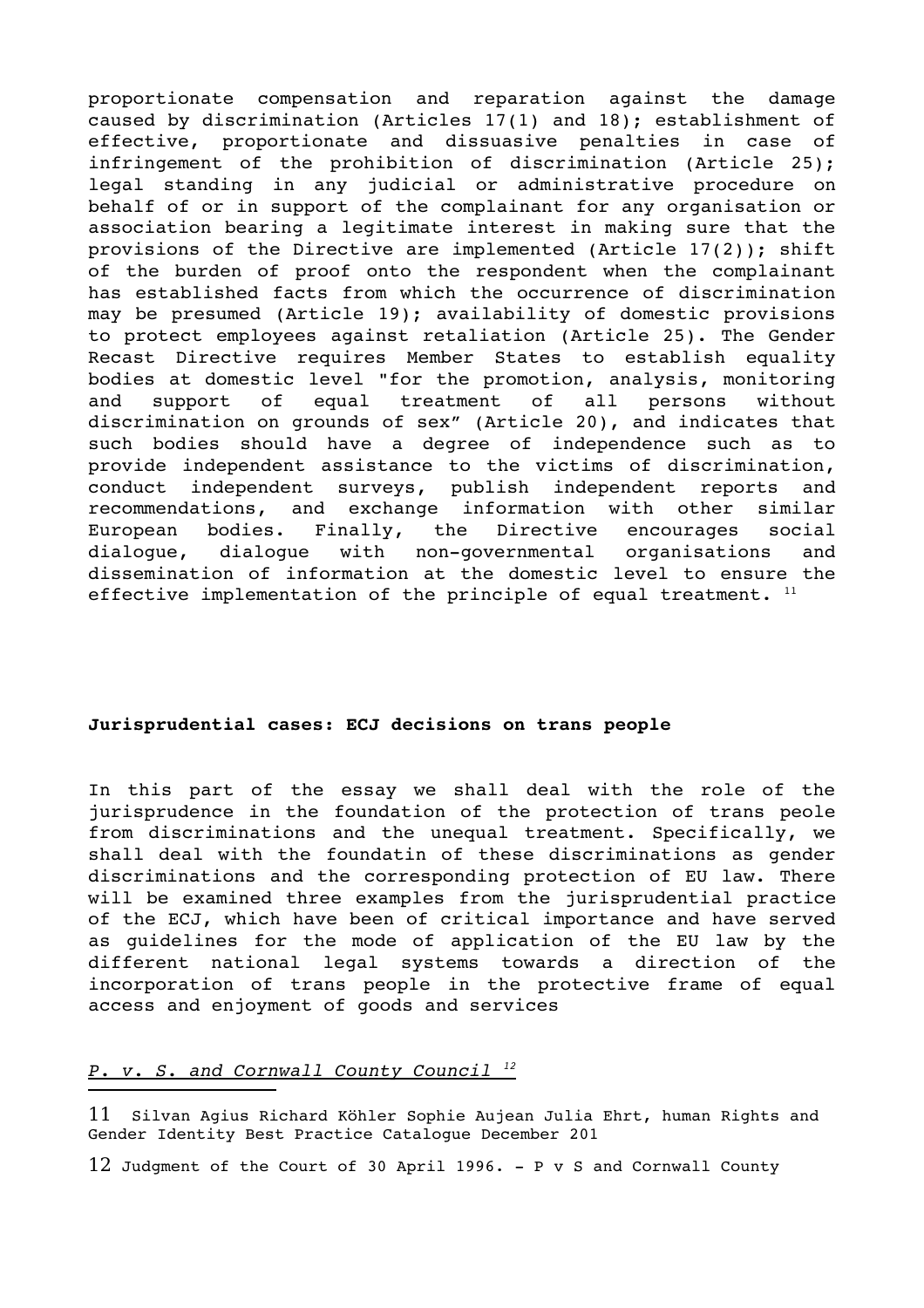The first jurisprudential case with which we shall deal with is the P. v. S. case. In this case P., a trans person, while born with male genitalia and chromosomes, felt like a woman and decided to have a sex reassignment surgery. During this change P. was fired from the educational institution where she was working. Specifically and even though they had made her remarks during the course of hormonal therapies and change appearance, the final dismissal took place after the surgery. P. addressed to the British courts, since she regarded that this dismissal consisted a gender discrimnating treatment and violation of equality. During the trial, the british court regarded that the reason of the dismissal had not been P.'s gender, but the sex change in which she had proceeded. Thus, she asked the ECJ (then CJEC) for a preliminary ruling about in what extent the dismissal for that reason consists violation of the direction 76/207.63 and specifically of the art. 5 which consisted the basis of equality between men and women in the labor relations. That is to say, in what extent the discrimination against trans people can be regarded as a gender discrimination and comes under the protection of the aforementioned directive.

The response of the ECJ had been positive and consisted a milestone in the treatment of the discriminations against trans people, as for the first time these kind of discriminations were regarded as based on gender and were able to found a correspondend legal protection on people that, until then, faced a legal vacuum. Specifically, the CJEC supported that the aforementioned directive had been enacted for the foundation and the protection of equality among all people regardless their gender in the labor market, and thus it can certainly protect a person that has chosen sex change as an expression of their personality. And due to, as it is known, the equal and the discriminatory treatment being confirmed through comparison, the CJEC set as a benchmark for the proof of any discriminating behavior the male/female worker of the same gender the trans person had before the sex change, thus in this particular case a male worker.

#### *K.B. v. National Health Service Pensions Agency <sup>13</sup>*

The second case with which we are about to deal with is the one of

Council. - Reference for a preliminary ruling: Industrial Tribunal, Truro -United Kingdom. - Equal treatment for men and women - Dismissal of a transsexual. - Case C-13/94.

<span id="page-8-0"></span>13**K.B.v NHS Pensions Agency , Case C117/01, 7 January 2004**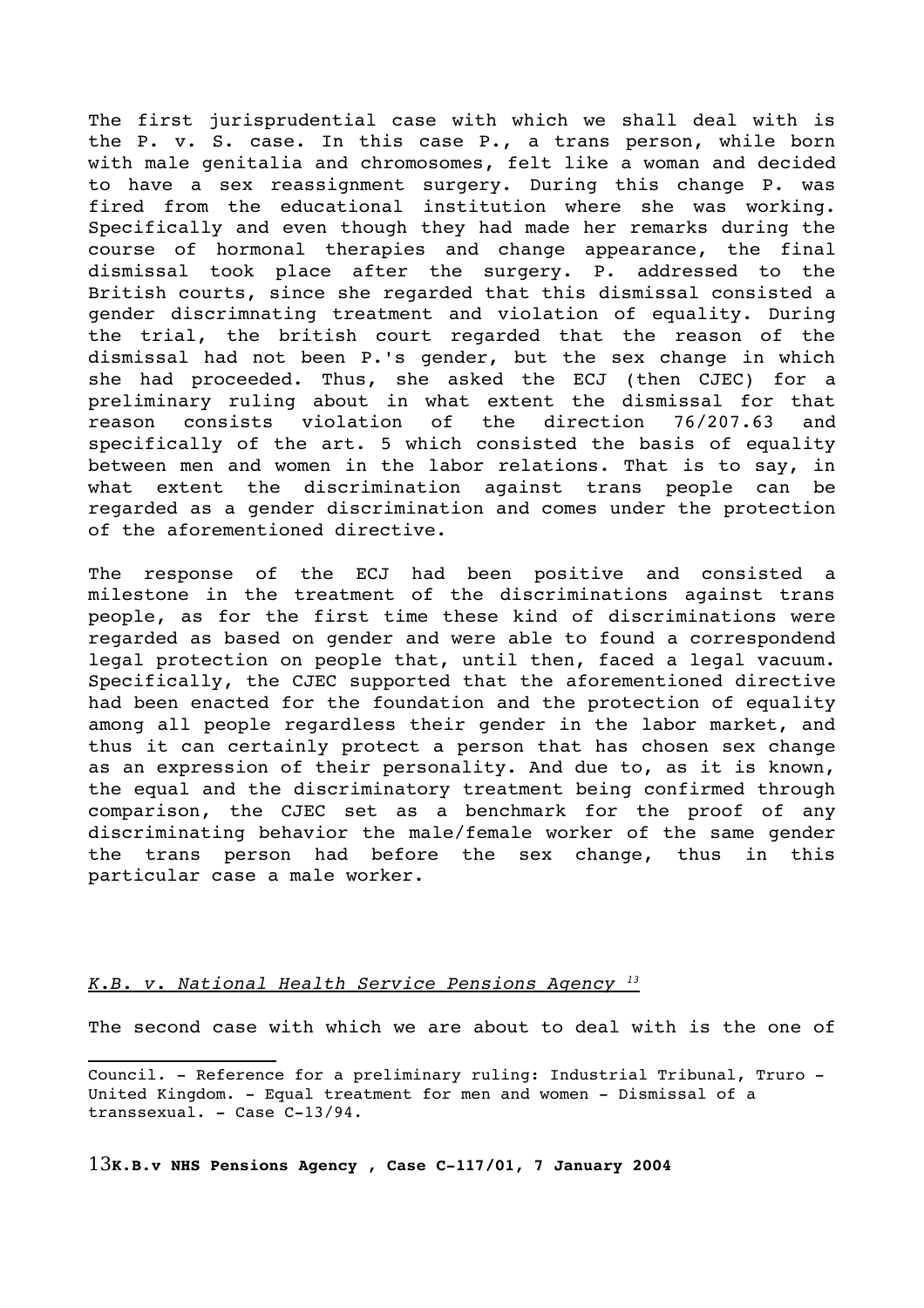K.B. This case has to do with a female worker in a hospital of the NHS in Britain who was companion of a ftm man. As the national legislation prohibited the enrollment of a person that has had sex change in the status records, with the new gender that she had chosen and the marriage between homosexual people, the couple did not have the capability to proceed to a marriage contract. For that reason, representatives of the hospital informed the worker that in case she dies, her husband will not be able to recieve the pension that she was entitled to, as it applied to the rest of the male/femal married/single workers that retired from this certain public hospital.

The worker and her partner regared that this particual discrimination consists a qender discrimination and as such is illegal as contrary to the principles of equality and equal treatment. Thus she recoursed to the national judicial authorities for her protection. During this trial, the ECJ was asked whether the discriminatory treatment of married than non-married persons constitutes gender discrimination. ECJ's response was negative as it regarded that the return of privileges to married people can not be regarded as gender discrimination. But it went on saying that, even though the present situation does not directly exclude the enjoyment of the right, it excludes the possibility of fulfilling the conditions for the enjoyment of this right which is the ability to marry. Specifically, it referred to a previous jurisprudence of the UCHR, which founds the right of trans persons to marriage, as well as the contradiction of this prohibition to the Community law and specifically to the provision 157 TFEU as founded after the Treaty of Lisbon. However, it added that it is the responsibility of States to establish the conditions and the context in which trans people will be able to enjoy the right to marriage (eg necessary prior surgery).

# *Sarah Margaret Richards v. Secretary of State for Work and Pensions <sup>14</sup>*

The Richards case deals with a ftm trans in Britain who decided to retire in the age of 60, a possibility provided by the law for the female workers contrary to male workers who had to be over 65 years if born before 4/1/1950.

Due to the denial of this allowance, Richards turned to the courts claiming to have suffered gender discrimination, which is illegal as contrary to EU directives on equality and equal treatment. The ECJ in this case was in favor of the plaintiff saying that this provision consists discrimination and is contrary to Directive 79/7 and especially Article 4 for gender equality. It said that

<span id="page-9-0"></span><sup>14</sup> Sarah Margaret Richards v Secretary of State for Work and Pensions (Case  $C-423/04$ ) ECJ 27-04-06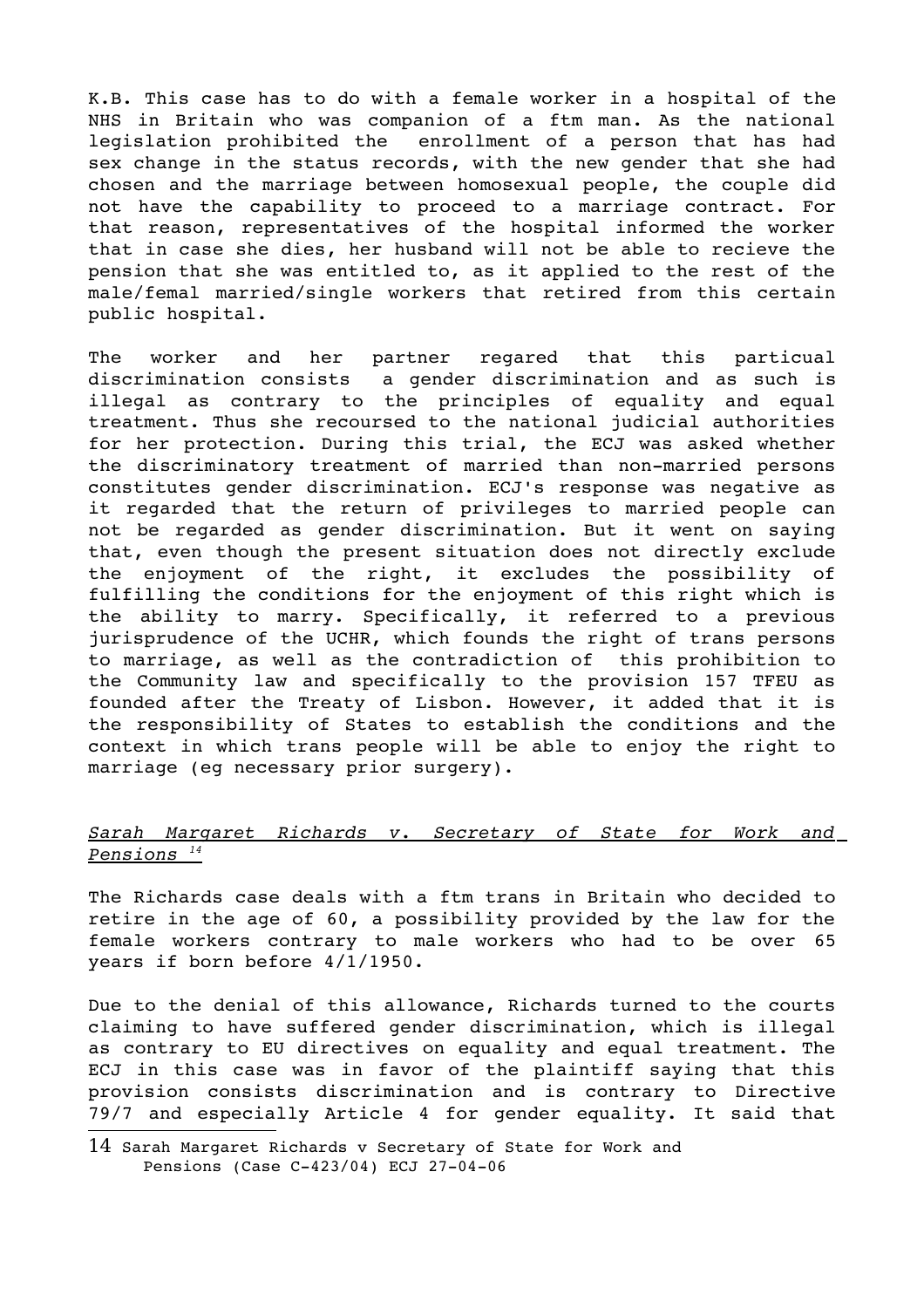"Contrary to women whose gender is not a result of gender reassignment surgery and who have the possibility to receive pension in the age of 60, ms Richards does not have the possibility to fulfill all the conditions for the allowance of the pension and specifically the requisite age. Thus, the unequal treatment comes from Ms Richard's sex change and for that it has to be regarded as contrary to Article 4 of the Directive 79/7".

#### **Jurisprudential cases: ECHR decisions**

Since 1992, the European Court of Human Rights has ruled positively on a series of cases brought forward by transsexual people. These decisions concern: the right to gender recognition of post-operative transsexuals (B v France); the right to marry in accordance with the acquired gender (Goodwin and I. v UK) the right to fair and proportionate requirements related to gender reassignment (van Kück v Germany);

the right to a pension in accordance with the acquired gender (Grant v United Kingdom); and the right to adequate and clear gender recognition procedure for change of name and legal gender (L v Lithuania). While the ECtHR has been instrumental in advancing the recognition that trans rights are human rights, it is unfortunate that no cases of trans people who are not transsexual have yet reached the Court.

#### *Goodwin and I. v UK<sup>15</sup>*

The applicant, Christine Goodwin, a United Kingdom national born in 1937, is a post-operative male to female transsexual. The applicant claimed that she had problems and faced sexual harassment at work during and following her gender re-assignment. Most recently, she experienced difficulties concerning her national insurance (NI) contributions. As legally she is still a man, she has to continue to pay NI contributions until the age of 65. If she had been recognised as a woman, she would have ceased to be liable at the age of 60 in April 1997. She has had to make special arrangements to continue paying her NI contributions directly herself to avoid questions being raised by her employers about the anomaly. She also alleged that the fact that she keeps the same NI number has meant that her employer has been able to discover that she previously worked for them under another name and gender, with resulting embarrassment and humiliation.

The applicant complained about the lack of legal recognition of

<span id="page-10-0"></span><sup>15</sup> *CHRISTINE GOODWIN v. THE UNITED KINGDOM* (Application no. [28957/95](http://hudoc.echr.coe.int/sites/eng/pages/search.aspx#%7B))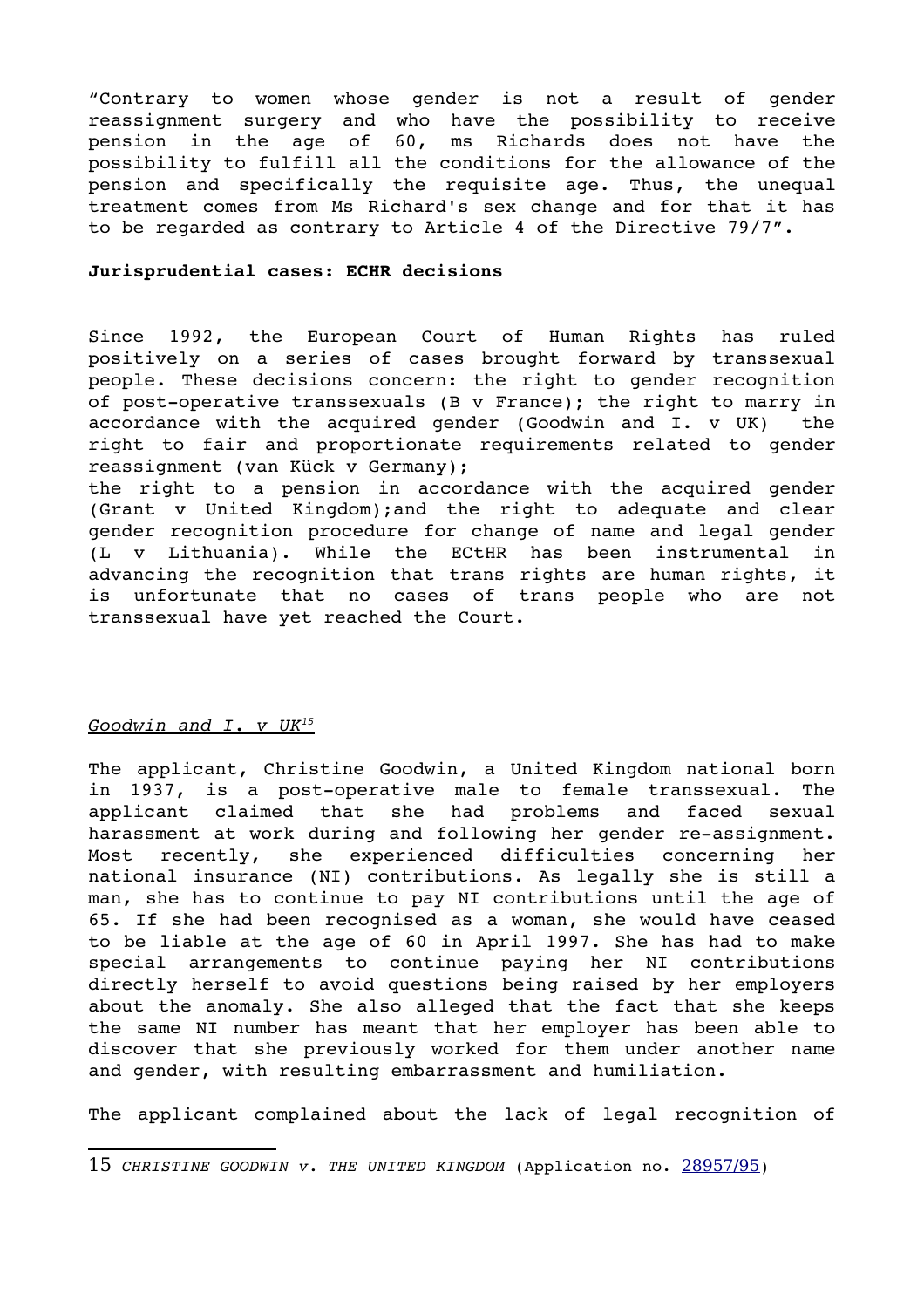her post-operative sex and about the legal status of transsexuals in the United Kingdom. She complained, in particular, about her treatment in relation to employment, social security and pensions and her inability to marry. She relied on Articles 8, 12, 13 and 14 of the Convention.

### *Van Kück v Germany<sup>16</sup>*

The applicant, Ms Van Kück, who lives in Berlin, was born male in 1948. She changed her first names to Carola Brenda in December 1991. The following year she sued a health-insurance company for reimbursement of the cost of hormone treatment and a declaration that the company was liable to reimburse 50% of the cost of gender re-assignment surgery. Her claim was rejected by the Regional Court on the ground that this could not reasonably be considered as necessary medical treatment: it had not been conclusively shown that it would relieve her condition and she should have tried extensive psychotherapy first. The Court of Appeal upheld that decision and added that Ms Van Kück was not entitled to reimbursement because she had caused the disease herself. In that respect it referred to the fact that she had started to take female hormones, without medical advice, only after discovering that as a man she was sterile. In the meantime Ms Van Kück underwent gender re-assignment surgery. Her subsequent appeal to the Constitutional Court was unsuccessful.

She complained, under Article 6 § 1 (right to a fair hearing) of the Convention, that the German court proceedings had been unfair. She also complained of a breach of Article 8 (right to respect for private life) and of Article 14 (prohibition of discrimination) combined with Articles 6 § 1 and 8.

The central issue with regard to Ms Van Kück's complaint under Article 8 was the courts' application of the criteria for reimbursement of the medical costs of gender re-assignment surgery and not the legitimacy of such measures in general. Furthermore, what mattered was not the entitlement to reimbursement as such, but the impact of the court decisions on the applicant's right to respect for her sexual self-determination. Without hearing further expert medical evidence, both the Regional Court and the Court of Appeal had questioned the medical necessity of gender reassignment and the Court of Appeal had additionally, on the basis of general assumptions as to male and female behaviour, concluded that the applicant had deliberately caused her condition of transsexuality. Since gender identity was one of the most intimate

<span id="page-11-0"></span><sup>16</sup> European Court of Human Rights (2003) *van Kuck v. Germany, no. 35968/97.*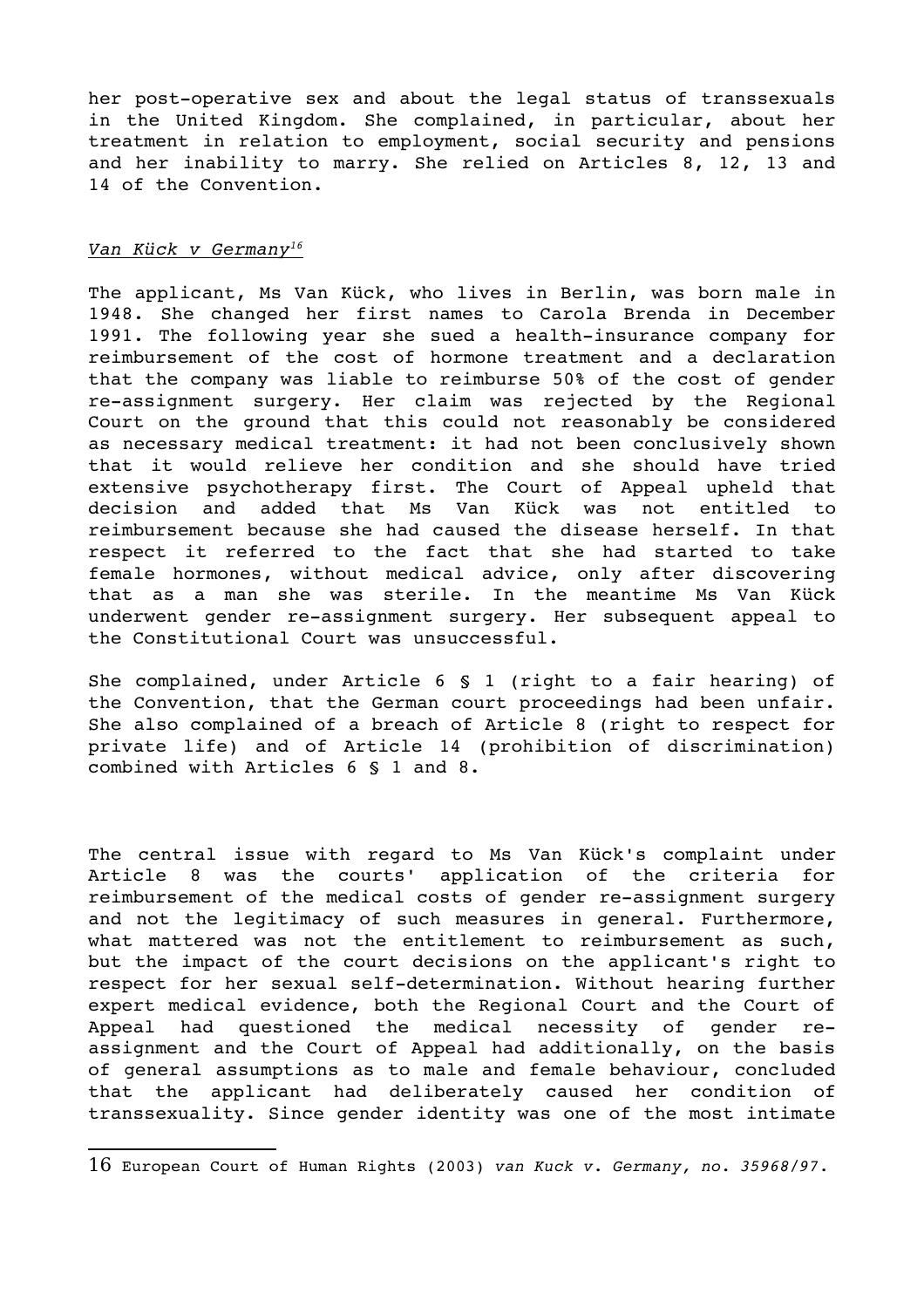aspects of a person's private life, it appeared disproportionate to require Ms Van Kück to prove the medical necessity of the treatment. No fair balance had been struck between the interests of the insurance company on the one hand and the interests of the individual on the other.

## *L v Lithuania<sup>17</sup>*

The case concerned an application brought by a Lithuanian national, Mr L. who lives in Klaipeda (Lithuania). At birth he was registered as a girl, with a name clearly identifiable as female. However, from an early age, he submits that he felt his gender was male rather than female. He has been in a stable relationship with a woman since 1998. On 18 May 1997 the applicant consulted a micro-surgeon about gender reassignment, who recommended that he consult a psychologist. He therefore went to Vilnius Psychiatric Hospital for tests in November 1997, where (it was later confirmed) he was diagnosed as a transsexual. On 16 December 1997 a doctor at Vilnius University Santariskes Hospital also diagnosed the applicant as a transsexual and advised that he consult a psychologist. An entry in the applicant's medical file of 28 January 1998 included a recommendation that he pursue hormone treatment with a view to eventual gender reassignment surgery, following which he was officially prescribed hormone treatment for two months. The applicant submits that in 1999 his doctor refused to prescribe hormone therapy, in view of the legal uncertainty as to whether or not full gender reassignment could be legally carried out. Thereafter the applicant continued the hormone treatment "unofficially". In 1999 the applicant went to Vilnius University, where his request to be registered under his chosen male name was accepted on compassionate grounds. However, his request the same year - that his name on all official documents be changed to reflect his male identity - was refused.

From 3 to 9 May 2000 the applicant underwent "partial gender reassignment surgery", namely a breast removal procedure, in the light of the new Civil Code which was due to be adopted. Article 2.27 § 1 of the Code, which entered into force on 1 July 2003, provides that "an unmarried adult has the right to gender reassignment (pakeisti lyti) in a medical way, if that is medically possible". The second paragraph of the provision stipulates that "the conditions and procedure for gender reassignment shall be established by law". The applicant agreed with the doctors that a further surgical step would be carried out following the adoption of the relevant laws governing those "conditions and procedures". No such laws have as yet been

<span id="page-12-0"></span><sup>17</sup> CASE OF L. v. LITHUANIA (Application no. 27527/03)11 September 2007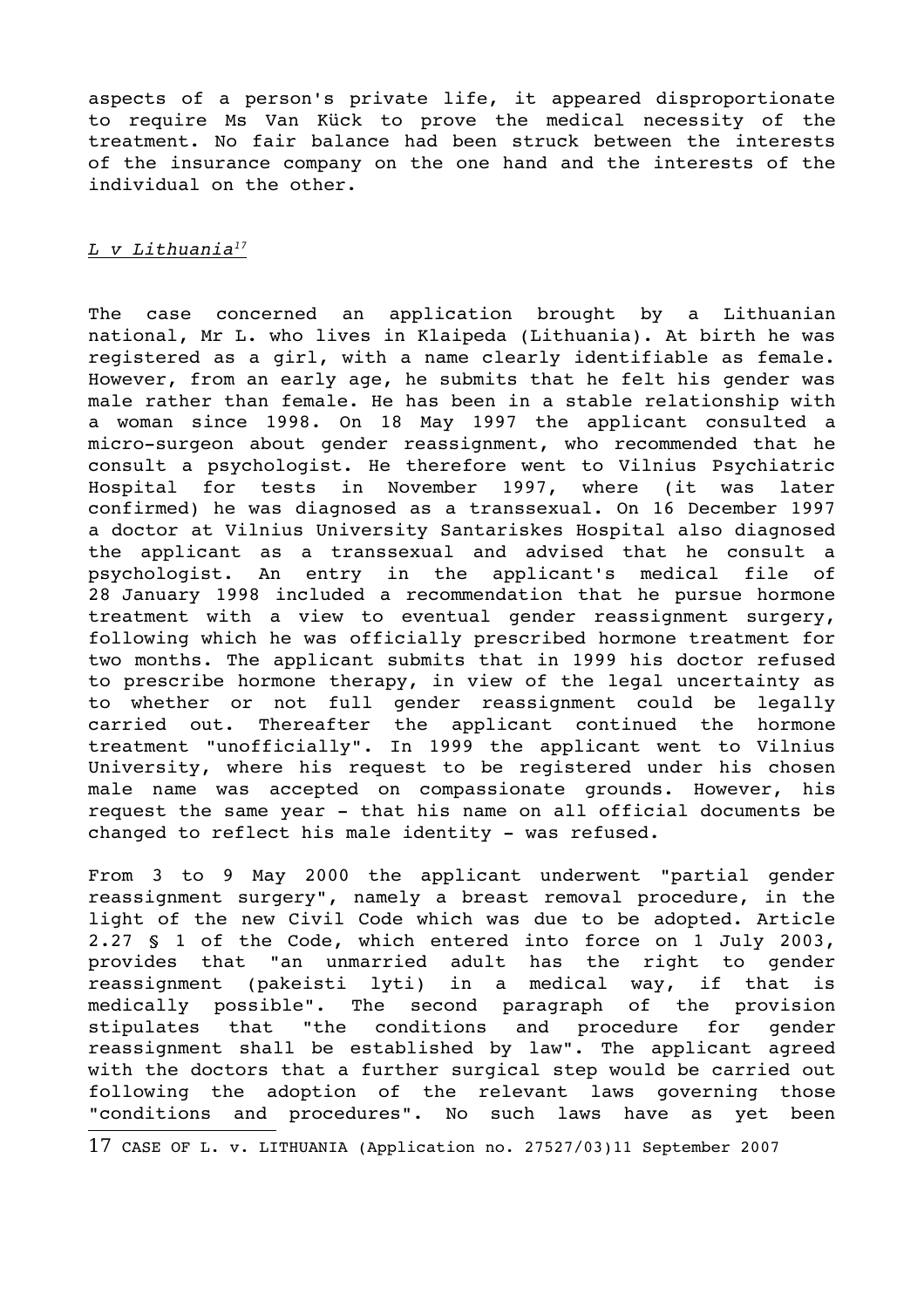adopted. In 2000, with the assistance of a Lithuanian Member of Parliament, the applicant chose a new name and surname for his birth certificate and passport, which were of Slavic origin, to avoid disclosing his gender; Lithuanian names and surnames are gender-sensitive. However, his personal code on his new birth certificate and passport (and on his Vilnius University diploma) remains unchanged; as it starts with the number four, it identifies his gender as female. The applicant maintained that he faced a vast amount of daily embarrassment and difficulties; for example, he was unable to apply for a job, pay social security contributions, consult a doctor, communicate with the authorities, obtain a bank loan or cross the State border, without his female gender being disclosed. As a consequence, he alleged that he was condemned to social ostracism because he looked masculine but, in official papers, was identified as a woman. That state of affairs had left him in a permanent state of depression with suicidal tendencies.

Relying on Articles 3, 8, 12 (right to marry) and 14 (prohibition of discrimination), Mr L. complained about the lack of legislation allowing him to complete gender reassignment surgery and pursue his life as a person of male gender. He alleged, in particular, that the State's inaction in adopting that legislation was a concession to the negative attitude of the majority of the population towards a transsexual minority.

# **Conclusions**

As we saw in the analysis above, the EU law, after the Directive for the gender euality, as well as the jurisprudential contributon of the two courts served towards the direction of the creation of a qrid redress for trans people. Nevertheless, the vacuums that have to be covered and the road to be traveled is still far, so that we can talk about a satisfactory legal and mainly social treatment of the trans people<sup>[18](#page-13-0)</sup>. Besides, as we mentioned in the beginning of this essay, the system of the bipolarity gender, patriarchy and heteronormativity dominating in relationships have

<span id="page-13-0"></span> $18$  $\rm _{Nico~J.~Bege}$ , Queer Readings of Europe: Gender Identity, Sexual *Orientation and the (Im)potency of Rights Politics at the European Court of Justice* University of Amsterdam, Netherlands